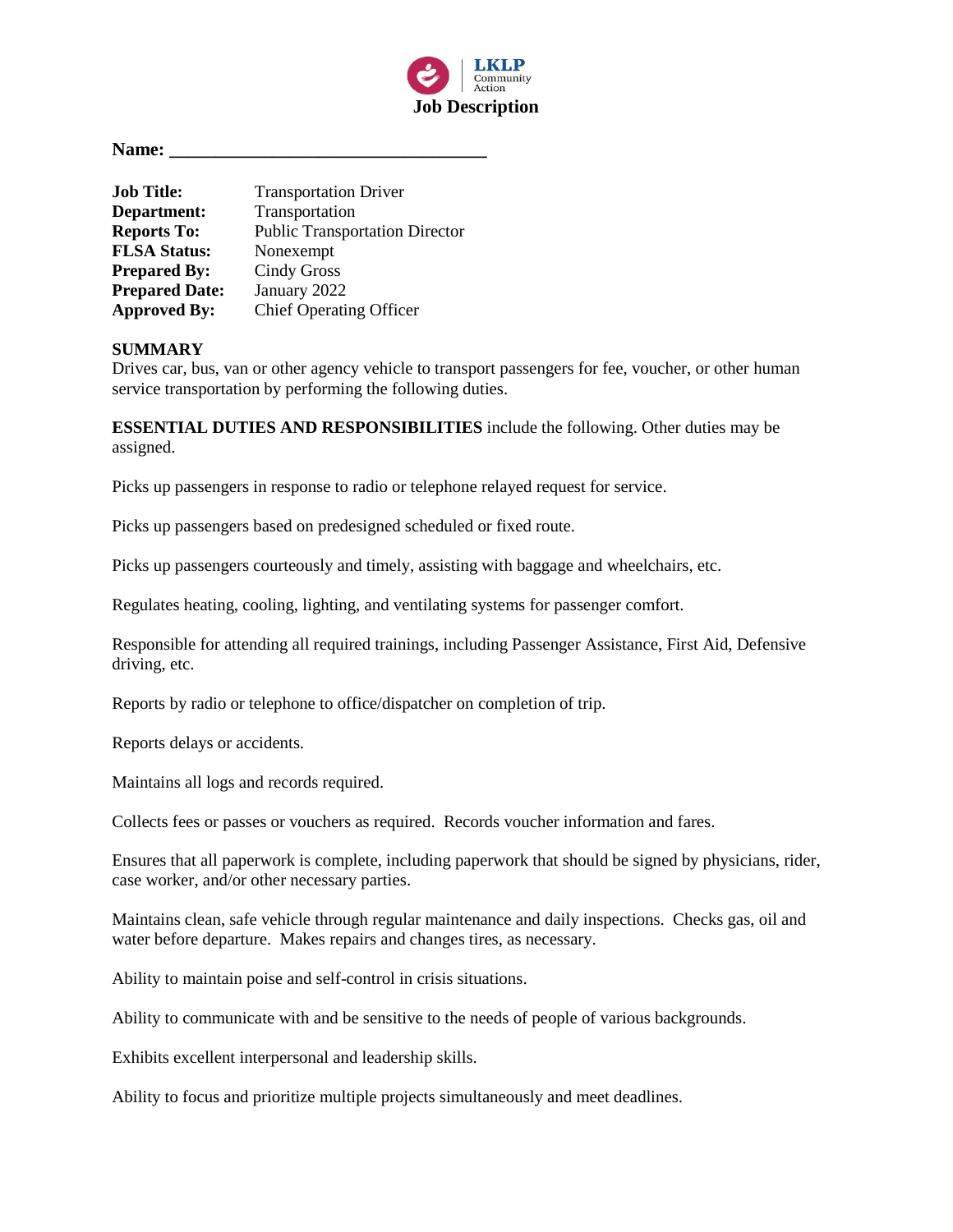Ability to develop and maintain effective working relationships with other agencies.

Makes good use of time and acts professionally and responsibly in all work areas.

Capable of being able to maintain a professional relationship with all entities of people (staff, Board Members, officials, and the general public).

Performs all other duties as assigned by the Public Transportation Director, Transportation Director, Chief Operating Officer and/or Executive Director.

### **QUALIFICATIONS**

To perform this job successfully, an individual must be able to perform each essential duty satisfactorily. The requirements listed below are representative of the knowledge, skill, and/or ability required. Other qualifications required include the ability to interact well with others, work in a high stress environment, work in a fast-pace environment, have the ability to prioritize and multi-task, be able to resolve interpersonal conflicts and have the ability to work with difficult clients.

## **EDUCATION and/or EXPERIENCE**

High school diploma or general education degree (GED). Transportation driving experience preferred.

# **LANGUAGE SKILLS**

Ability to read and comprehend simple instructions, short correspondence, and memos. Ability to write simple correspondence. Ability to effectively present information in one-on-one and small group situations to customers, clients, and other employees of the organization.

### **MATHEMATICAL SKILLS**

Ability to add, subtract, multiply, and divide in all units of measure, using whole numbers, common fractions, and decimals. Ability to compute rate, ratio, and percent and to draw and interpret bar graphs.

### **REASONING ABILITY**

Ability to apply principles of logical or scientific thinking to a wide range of intellectual and practical problems. Ability to deal with a variety of abstract and concrete variables.

### **CERTIFICATES, LICENSES, REGISTRATIONS**

Kentucky Driver's License required. Any and all certifications required and assigned, as directed by the Federal Transit Administration and the Kentucky Transportation Cabinet and/or Executive Director.

### **PHYSICAL DEMANDS**

The physical demands described here are representative of those that must be met by an employee to successfully perform the essential functions of this job. Reasonable accommodations may be made to enable individuals with disabilities to perform the essential functions.

While performing the duties of this job, the employee is regularly required to talk or hear. The employee frequently is required to sit. The employee is occasionally required to stand and walk. The employee must frequently lift and/or move up to 25 pounds and occasionally lift and/or move up to 100 pounds. Specific vision abilities required by this job include close vision, distance vision, color vision, peripheral vision, depth perception and ability to adjust focus.